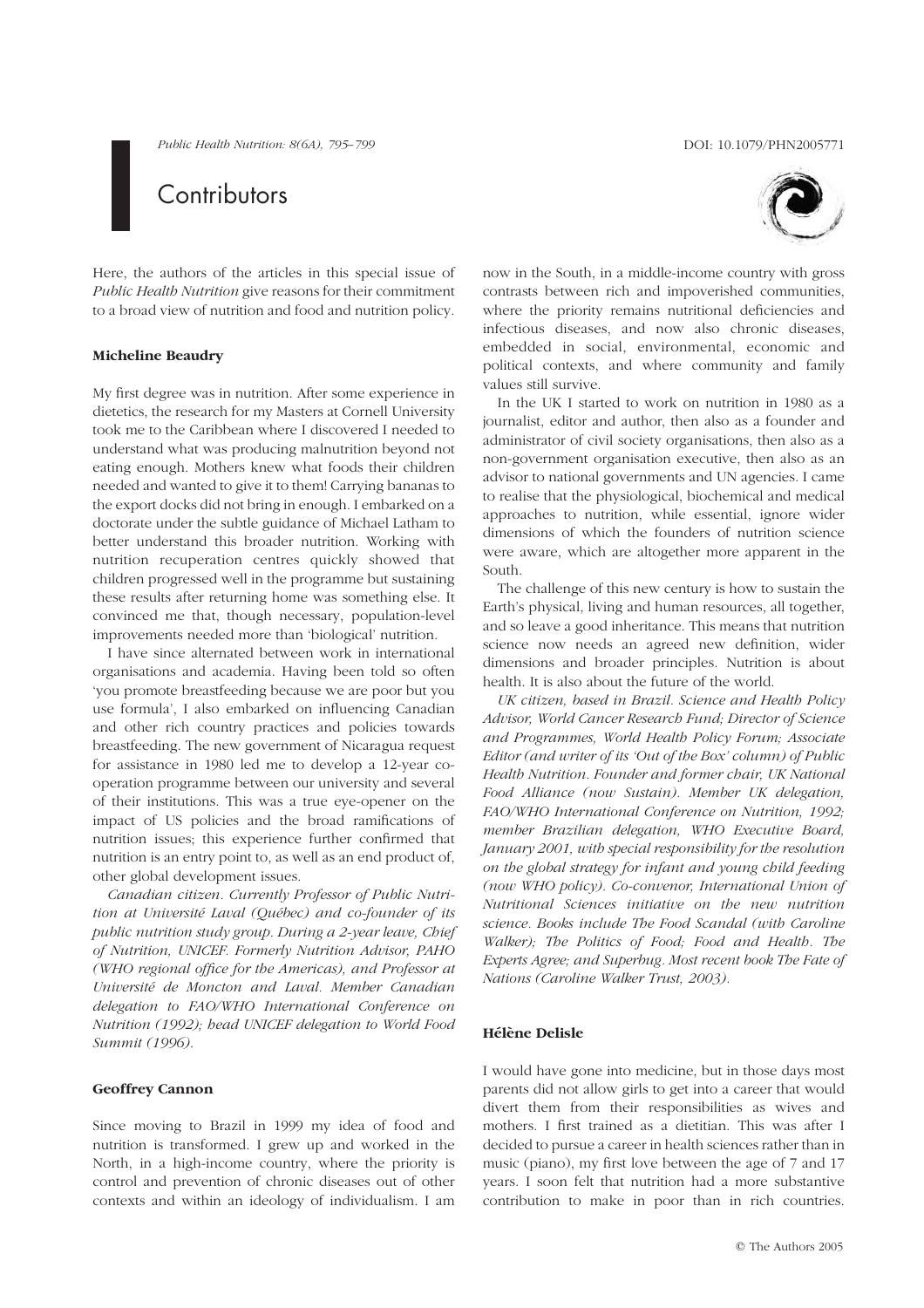I completed my doctorate in clinical science (with MDs!) after a Masters in nutrition, and was asked to join the Canadian public health team to train medical students at the University for Health Sciences in the Cameroon, where I served for three years. I keep up with music: I play in an amateur trio, and the rate of the rehearsals depends on duty travel.

I like the broad picture. Realising that agriculture has as much to do as health with nutrition in development, I have taken courses in rural economics, and collaborated with FAO for several years as a consultant. I have also trained in law and international management.

Canadian and French citizen. Currently Professor at the Department of Nutrition of the Faculty of Medicine, and head of the WHO Collaborating Centre on Nutritional Changes and Development, Université de Montréal. Current work includes research on food system-based approaches for the control of vitamin A deficiency in Sahelian Africa, and on nutrition transition in the African diaspora.

#### Tim Lang

My taste in food, literally, was set by a childhood in India where, to the frustration of my mother and doctor grandfather, I ate simply – dhals, tomatoes and rice – but failed to thrive in the heat! We returned to England and I entered the classic 1950s English dietary culture. I thought about this when ill recently, realising why pulses are my favourite comfort food.

My real interest in food began when, as a doctoral student, I lived in a deeply rural part of Yorkshire, north England. I had friends who were vegetarians and who argued and convinced me of the wastefulness of eating meat. I was writing up my doctorate, living on a run-down farm in a house with lovely views but very basic amenities, no toilet, one tap (water from a dubious spring in the field). I became interested in environmental issues and how landscape was shaped by macroeconomic and political questions. The abandoned house I rented, the collapsed stone walls, the untended wood, the broken field drains, all illustrated one response to policy decisions taken far away (about sheep markets), just as the gleaming new cowsheds and desperate pursuit of producing more dairy fats on other neighbouring farms signified other decisions.

And then the UK debated whether to join the European Union. I was hooked on the policy debates. I gave up my emerging career as a psychologist and went farming, only then to have to re-engage with academia to help the farm make ends meet. I have been pursuing the ideas and contradictions thrown up for me then ever since. The most important source of ideas for me in the 1970s was the debate about the function and value(s) of science. In the then British Society for Social Responsibility in Science, a group of us set up two discussion groups, one around food and health, the other around agriculture and production. Looking back, I can see that my life was set on a path of trying (with mixed results!) to unravel the connections between society, environment and supply chains, and in juxtaposing health, environment and culture through food. I still find food a wonderfully rich area for study and involvement with a marvellous mix of people, movements, data, history, challenges and conflicts; these are still grist to the mill.

British citizen, born in Lincoln, UK. Brought up mostly in India until school. Studied social psychology at Leeds University. Farmed for seven years. Lecturer, researcher and advisor in education or voluntary sector ever since. Advisor to European Commissioner for the Environment on food matters in 1987. Consultant to WHO for last decade. Chair of Sustain, the UK  $100 + NGO$  alliance promoting better food, with members ranging across farming, food, consumer, health, animal welfare, social policy and environment interests. Fellow of the Faculty of Public Health; Vice-President of the Chartered Institute of Environmental Health; Special Advisor to the UK Parliamentary Health Committee Inquiry into Obesity 2003– 2004. Latest books Atlas of Food, 2003 (with Erik Millstone); and Food Wars, 2004 (with Michael Heasman).

#### Claus Leitzmann

Taking a broad view of different aspects has been part of my life's experience. I had the privilege to grow up on a farm near Hamburg and go to school in the city. This let me see my then small world from the rural and urban perspectives. After school I was an apprentice and journeyman in different regions in Germany and Switzerland as a gardener, which deepened my insights in nature in general and my knowledge about the practical aspects of food production in particular. My university training at Capital University, Columbus, Ohio in chemistry, and the University of Minnesota in microbiology and biochemistry including nutrition science, was a contrasting theoretical programme.

After 12 years in the New World (USA), working among others at the University of California, Los Angeles (with the biochemist and Nobel laureate Paul Boyer), and surrounded by obesity, I worked for five years with malnourished children in Thailand – two totally different worlds. After returning to the Old World in 1974 I taught students – also from abroad – and carried out research projects in various countries round the world, which has kept my view broad and global. My interest in wholesome nutrition, vegetarianism and nutrition ecology reflects my concern about the sustainability of our food systems and ways of life – and the future of our grandchildren. The concept of The New Nutrition Science project began for me because of this concern.

German citizen. Former Professor of Nutrition (Developing Countries), University of Giessen, 1978–1998. Treasurer, International Union of Nutritional Sciences.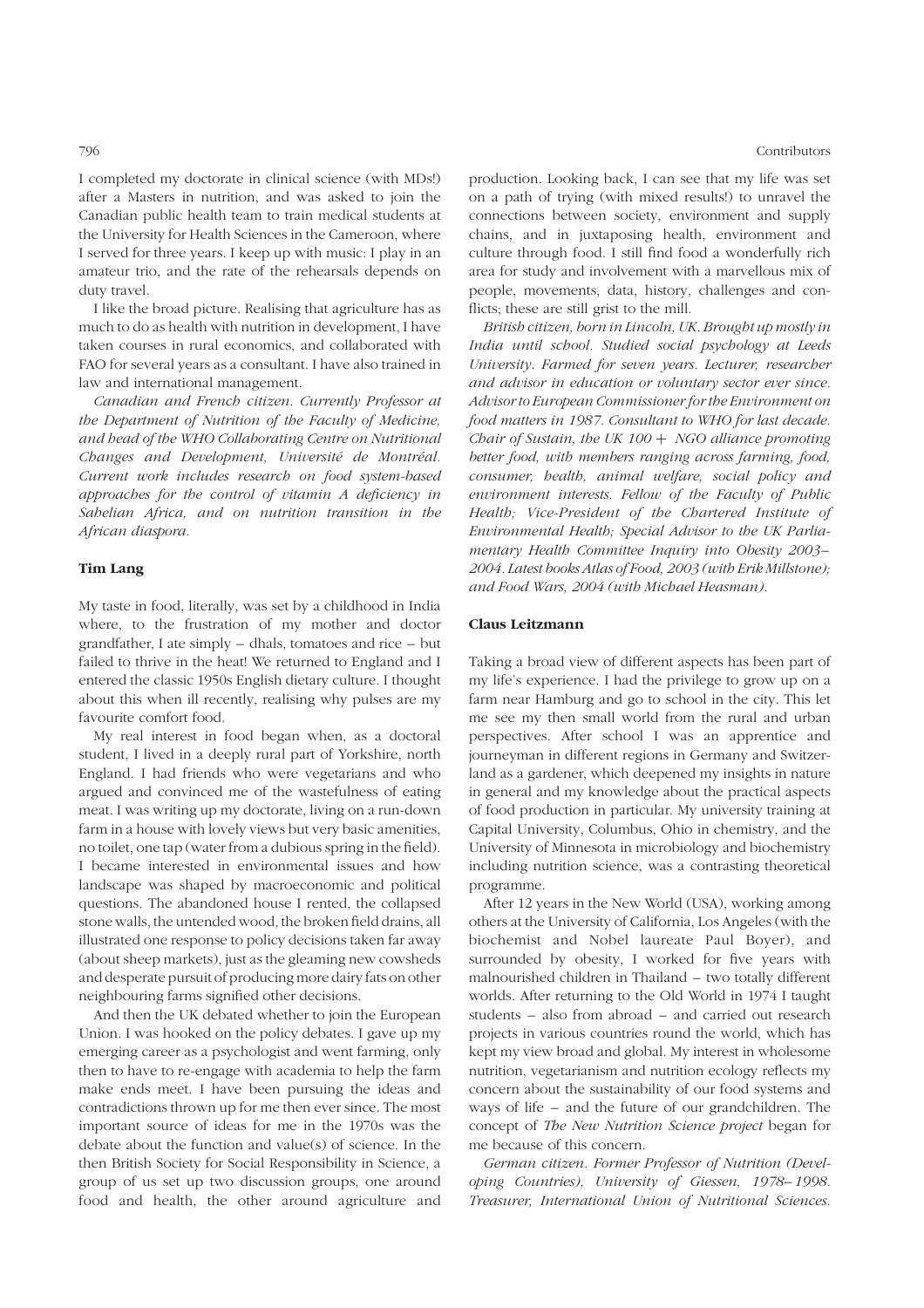#### Contributors 797

Board member of several foundations, organisations and scientific journals. Advisor to the German Ministry of Technical Cooperation. Co-convenor, International Union of Nutritional Sciences initiative on the new nutrition science. Books include Wholesome Nutrition; Vegetarianism; Nutrition Ecology; and Bioactive Substances in Foods. Most recent book (with Ibrahim Elmadfa) Human Nutrition (Stuttgart: Ulmer Verlag, 2004).

# Barrie Margetts

My first job was working as a physical anthropologist on an archaeological excavation in South Australia in 1975. I was struck by the contrast of what seemed like an ideal life that ancient aboriginals led for many thousands of years in harmony with their environment and seemingly healthy. This contrasted with aboriginals then living in Adelaide, who were in very poor health and with clear signs of social breakdown. I decided that through understanding nutrition I could make some difference.

In my studies in England I met colleagues from Kerala, India, and after I visited there and stayed at the Centre for Development Studies, I realised that equity, social justice and women's empowerment could really make a difference to the effective use of scarce resources. These early experiences shaped the way I think about how nutrition, as a biological science, also fits within a wider social and ecological context. Studying epidemiology and public health then made me realise that to make things better, or to keep them well, means translating evidence into action, making programmes relevant, and making them work to solve problems. This is what motivates me to do public health nutrition.

Australian/British citizen, based in Britain since 1985. Currently Reader in Public Health Nutrition, University of Southampton and Visiting Professor North West University, South Africa. Founding Editor-in-Chief, Public Health Nutrition. Most recent books Public Health Nutrition (edited with Mike Gibney, John Kearney, Lenore Arab), Blackwell Science, Oxford, 2004; third edition of Design Concepts in Nutritional Epidemiology (edited with Michael Nelson), OUP, is in preparation.

# Tony McMichael

During my boyhood and early adulthood in well-fed Australia, I consumed, unquestioning, a transplanted English cuisine (meat and three vegetables, then pudding). Medical school (1960s) taught us nothing about food, nutrition and health. Not until mid-career, as an epidemiologist-researcher, did I recognise the profound relationship between diet, nutrition and health – and, soon after, the even more profound relationship between our methods of environmental management and food production and the long-term prospects for population health.

Much of the last quarter-century of official 'health promotion' in developed countries, with respect to dietary intakes, has encouraged citizen-consumers to make healthy choices and food producers, retailers and governments to make healthy choices easy. This assumes an unlimited supply of raw foods at source. However, as population pressures increase, as consumer preferences move up-market, and as the ecological resource base declines, we must also make food production and consumption choices that are environmentally sustainable. Beyond my environmental/health interests and concerns, I am fascinated by how human biological evolution was shaped, over hundreds of millennia, by the available range of foods and nutrients. An understanding of this relationship helps to elucidate the bounds of healthy dietary nutrient intake.

My most recent book explores the broad evolutionary, historical and social dimensions of human biology, culture, behaviour and health, with particular attention to the ecology of infectious diseases, of nutrition-related diseases, and of the diverse health-related consequences of large-scale environmental change.

Australian citizen. Currently Director, National Centre for Epidemiology and Population Health, Australian National University, Canberra. Previously Professor of Epidemiology, London School of Hygiene and Tropical Medicine. Member of World Cancer Research Fund expert panel on 'Food, Nutrition and the Prevention of Cancer: a Global Perspective' (1993–1997). Chair for assessment of health risks, UN Intergovernmental Panel on Climate Change (IPCC), and likewise for the international Millennium Ecosystem Assessment project. Most recent book Human Frontiers, Environments and Disease: Past Patterns, Uncertain Futures (Cambridge University Press, 2001).

### Klaus Meyer-Abich

My life is embedded in a consciousness of nature that has become embedded in my philosophy of nature. I have developed an approach based on the concept of 'conatural being' which means that we are human beings only in togetherness, or co-being, with non-human nature.

I began professional life as a physicist, though I wanted to be a philosopher like my father; and later got into politics though I was by then a professor of philosophy. The philosophical tradition has always been careful of where one is standing while looking up to the sky. This is also what brought me into issues of nutrition; any philosophy of nature ought to stand this test. If one's ideas about nature no more hold when a living being is taken between one's teeth, there is something wrong with the ideas. Presently I am working on the philosophy of medicine, or rather of health.

German citizen, born 1936 in Hamburg. I studied physics, philosophy, and history of science in Germany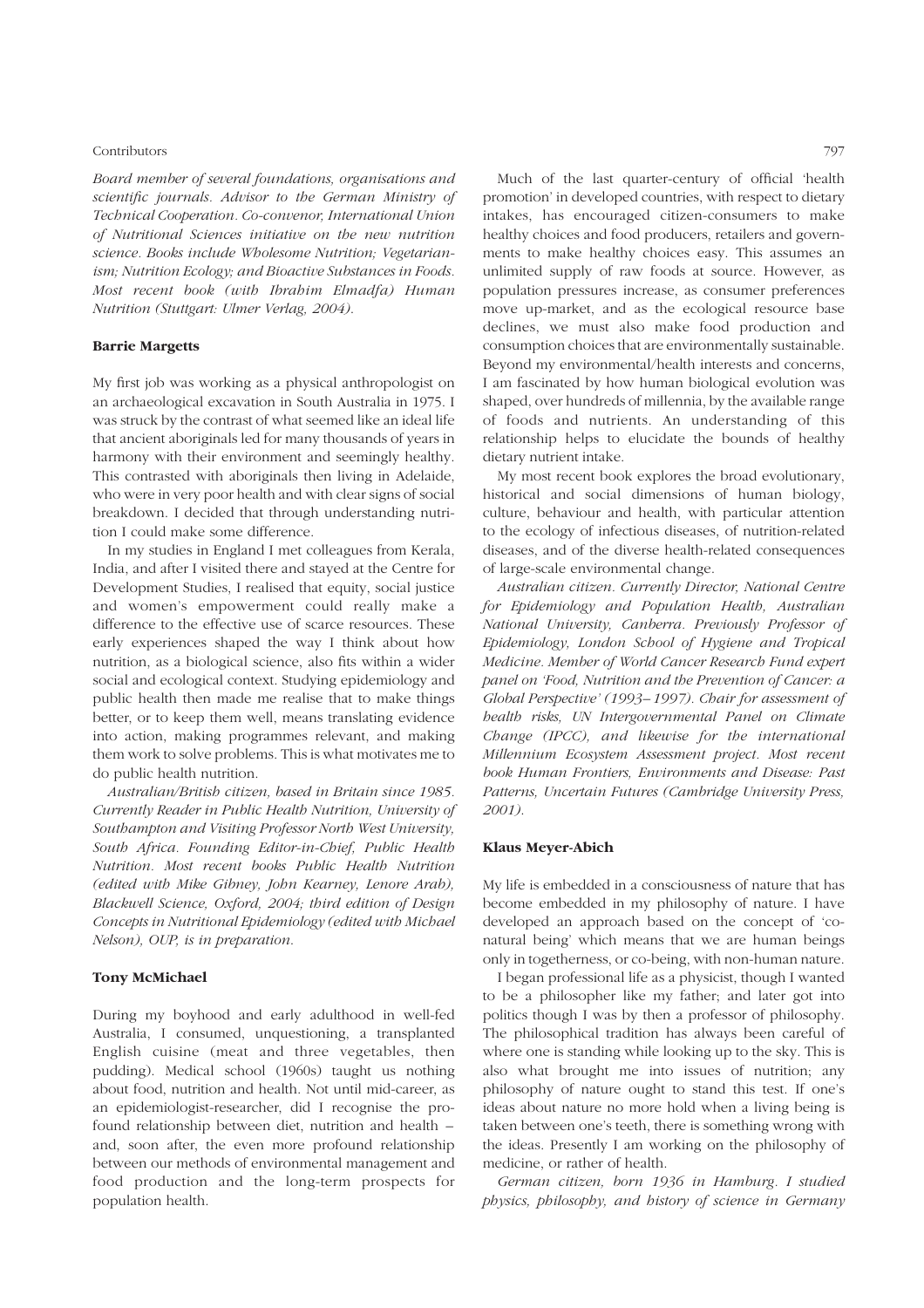and the USA. Teaching philosophy at the university of Hamburg and Essen, I directed an interdisciplinary institute for the study of environmental and energy issues between 1974–1984. In 1979–1994 I was a member of several committees for energy and climate issues of the German parliament. As a senator (minister) in the state government of Hamburg for science and research I served 1984–1987 as a full time politician. In 2001 I became professor emeritus at the University of Essen.

### Massimo Pettoello-Mantovani

My focus always has been child development, health and well-being. For me child health includes all aspects of life including security, comfort, safety, happiness – and the right to healthy food. I spent much of my childhood in a rural area of northern Italy, learning from old generations the need for properly cultivated fields and the magic of harvesting. After my training at the University of Rome I joined the University Frederick II paediatric gastroenterology and nutrition division in Naples.

In the 1980s I moved to New York and worked for 15 years at the centre where HIV infection was first described in children, the Albert Einstein College of Medicine in the Bronx. In 2004 I was asked to lead a division of the University of Foggia in southern Italy, and am developing its curriculum in food and nutrition.

US and Italian citizen. Currently director of the Centre for Pediatric Gastroenterology and Nutrition, University of Foggia, Italy. President of the executive committee, World Health Policy Forum. Vice-president, Foundation for Science Technology Education and Research. Books include Scientific Research and Academia (ed. Ministry of Foreign Affairs, Rome, 2002).

## Barry Popkin

My entry into nutrition was when I worked for a year in a squatter area in old Delhi, India, in the mid-1960s. I became interested in health and welfare and learned Hindi during this time. When I returned to the University of Wisconsin I decided to focus on the economics of nutrition for my thesis. I then worked at the US government's new poverty agency, the Office of Economic Opportunity, and helped to write the Citizens Crusade Against Hunger report. I then became a political activist organising welfare mothers and unions, and was involved in civil rights and the anti-war struggle. My Marxist and Maoist perspective was of the need to organise communities at the grassroots to achieve true social change. I then returned to academic work and obtained my PhD from Cornell University. My interests were – and remain – nutrition, the poor, and the interaction of socio-economic and individual factors.

I began my academic career with a position in Asia with the Rockefeller Foundation. After spending three years in Southeast Asia I returned to the USA and took a job at the University of North Carolina at Chapel Hill. This institution has allowed me to build my research and training programme over time and I have remained happily ensconced there for over 25 years.

Midway through my career I began to feel that that to focus on small intense studies was to miss the major global socio-economic and demographic transitions. This prompted me to develop the China Health and Nutrition Survey, which has continued over almost a 20-year period now. At this time I also spent an intense period of study and writing, thinking about the major global and historical transitions in food, nutrition, physical activity and body composition. I then began to develop my theory of the nutrition transition. The rest is history! My China work has expanded to many countries, including Russia, and with Carlos Monteiro in Brazil.

US citizen. Director, Division of Nutrition Epidemiology, University of North Carolina at Chapel Hill (UNC-CH). Director, UNC-CH Interdisciplinary Obesity Center. Faculty member, UNC-CH Nutrition Department, School of Public Health, and also the Economics Department. Convenor, International Union of Nutritional Sciences task force on the nutrition transition. Recent books include (editor, with Benjamin Caballero) The Nutrition Transition. Diet and Disease in the Developing World (London: Academic Press, 2002).

#### Colin Tudge

My love of biology began in infancy (and I went on to read zoology at Cambridge). Cooking and farming have followed parallel tracks. As a child I cooked ugly bread puddings (and now can do other things as well) although as a London war-baby I had only occasional contact with the countryside until I got a job with Farmer's Weekly in the early 1970s, which I treated as an apprenticeship.

My interest in moral philosophy and religion began in my Church of England primary school. After university, with my involvement with farming, this grew into an interest in politics, particularly of the Third World. I always wanted to write (and treat it as therapy, published or not); and so I have been privileged to work for a medical magazine, for Farmers Weekly, the New Scientist and the BBC (Radio 3), which between them have enabled me to indulge my interests in all the world's habitable continents. In So Shall We Reap (my 14th book, I think) all the threads come together.

British citizen. Research Fellow, Centre of Philosophy, London School of Economics. Fellow of the Linnean Society. Books include The Famine Business (London: Penguin, 1977), Future Cook (London: Mitchell Beazley, 1980), The Day Before Yesterday (London: Jonathan Cape, 1995), Neanderthals, Bandits and Farmers (London: Weidenfeld, 1998), The Variety of Life (Oxford: University Press, 2000), In Mendel's Footnotes (London: Jonathan Cape, 2000) and So Shall We Reap (London: Allen Lane, 2003).